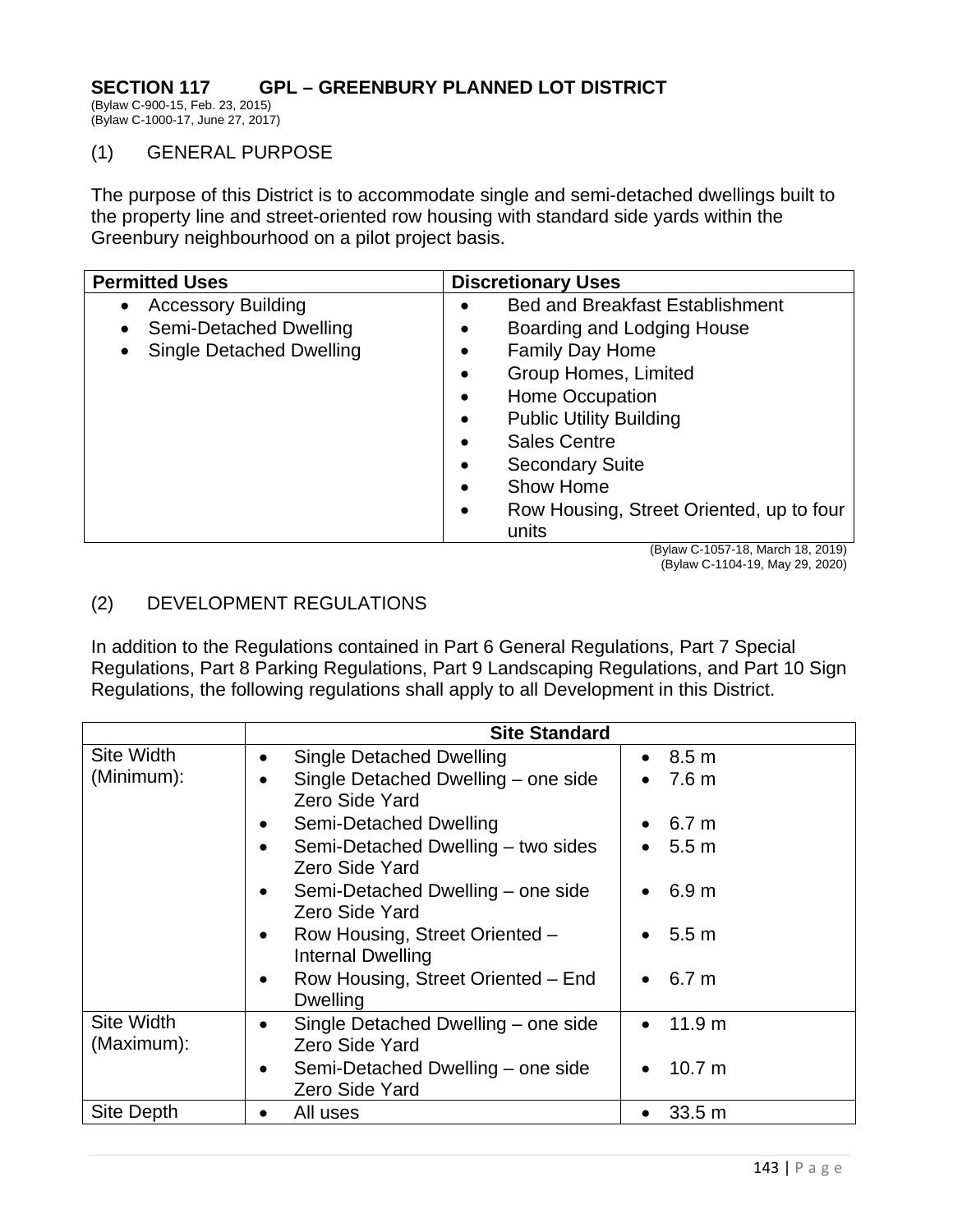| $\overline{\text{(Minimum)}}$ :                   |                                                                                                                                                                                                                                        |                                                                                                                                                                                   |  |
|---------------------------------------------------|----------------------------------------------------------------------------------------------------------------------------------------------------------------------------------------------------------------------------------------|-----------------------------------------------------------------------------------------------------------------------------------------------------------------------------------|--|
|                                                   | <b>Site Standard</b>                                                                                                                                                                                                                   |                                                                                                                                                                                   |  |
| <b>Front Yard</b><br><b>Setback</b><br>(Minimum): | <b>Principal Building</b><br>$\bullet$<br><b>Attached Garage</b><br>$\bullet$<br><b>Street Side Yard</b><br><b>Single Detached Dwelling</b><br>$\bullet$<br>Single Detached Dwelling with one                                          | 3.0 <sub>m</sub><br>$\bullet$<br>6.0 <sub>m</sub><br>$\bullet$<br>3.0 <sub>m</sub><br>1.2 m or 1.5 m when<br>adjacent to Zero Side<br><b>Yard Development</b><br>1.5 <sub>m</sub> |  |
|                                                   | side Zero Side Yard<br>Semi-Detached Dwelling                                                                                                                                                                                          | 1.2 m or 1.5 m when<br>adjacent to Zero Side<br><b>Yard Development</b><br>0 <sub>m</sub>                                                                                         |  |
|                                                   | Semi-Detached with two sides Zero<br>$\bullet$<br>Side Yard<br><b>Street Oriented Row Housing</b>                                                                                                                                      | 1.2 m or 2.25 m<br>when adjacent to<br>Zero Side Yard<br>Development                                                                                                              |  |
| <b>Rear Yard</b>                                  | <b>Principal Building, Corner Site</b><br>$\bullet$                                                                                                                                                                                    | 4.5 <sub>m</sub>                                                                                                                                                                  |  |
| <b>Setback</b><br>(Minimum):                      | All other Principal Buildings<br>$\bullet$<br>Attached Garage, access from an<br>$\bullet$<br>Alley, Corner Site                                                                                                                       | 7.0 <sub>m</sub><br>3.0 <sub>m</sub>                                                                                                                                              |  |
|                                                   | Attached Garage, accessed from an<br>Alley, all other Sites                                                                                                                                                                            | 6.0 <sub>m</sub>                                                                                                                                                                  |  |
| Height<br>(Maximum):                              | Three storeys not to exceed 12.0 m<br>$\bullet$<br>A maximum differential of one Storey allowed between Adjacent<br>$\bullet$<br><b>Sites</b>                                                                                          |                                                                                                                                                                                   |  |
| Density:                                          | 25 units per net hectare (minimum)<br>$\bullet$<br>An application that proposes a Density lower than the minimum<br>$\bullet$<br>may be permitted if the neighbourhood's average Density remains<br>25 units per hectare or higher.    |                                                                                                                                                                                   |  |
| Site Coverage<br>(Maximum):                       | 50%<br>$\bullet$<br>57% for Street Oriented Row Housing: this shall only apply to<br>internal Dwelling units with no side Yard. In cases where the garage<br>is not an integral part of the principal dwelling, the Dwelling shall not |                                                                                                                                                                                   |  |
|                                                   | exceed 40% of the total site coverage at 57%.                                                                                                                                                                                          |                                                                                                                                                                                   |  |
| <b>Amenity Area</b><br>(Minimum):                 | 7.5 m2 per dwelling for Row Housing on one site for private outdoor<br>Amenity Area.                                                                                                                                                   |                                                                                                                                                                                   |  |

## (3) ADDITIONAL REGULATIONS

 (a) Notwithstanding the Front Yard and Side Yard requirements in (2), in the case of corner sites, the Development Officer shall determine the Setback for the additional Front Yard and Street Side Yard in accordance with Section 29 of this Bylaw.